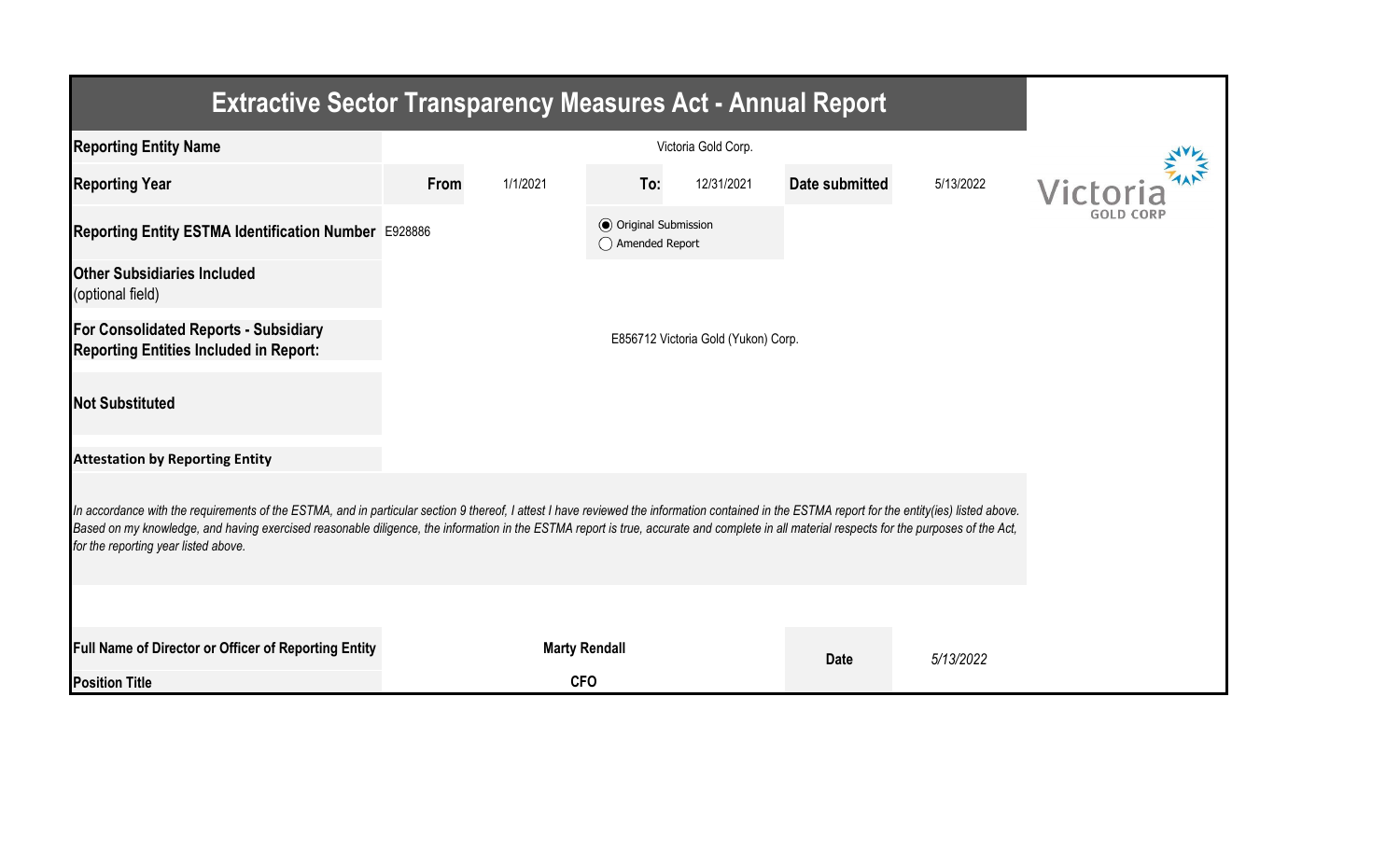| Extractive Sector Transparency Measures Act - Annual Report                                                                                                                      |                                   |                                                                                 |                                                                              |            |           |                                |                |                  |                                               |                                      |                                                                                                                                                                                               |  |  |
|----------------------------------------------------------------------------------------------------------------------------------------------------------------------------------|-----------------------------------|---------------------------------------------------------------------------------|------------------------------------------------------------------------------|------------|-----------|--------------------------------|----------------|------------------|-----------------------------------------------|--------------------------------------|-----------------------------------------------------------------------------------------------------------------------------------------------------------------------------------------------|--|--|
| <b>Reporting Year</b><br><b>Reporting Entity Name</b><br><b>Reporting Entity ESTMA</b><br><b>Identification Number</b><br><b>Subsidiary Reporting Entities (if</b><br>necessary) | From:                             | 1/1/2021                                                                        | To:<br>Victoria Gold Corp.<br>E928886<br>E856712 Victoria Gold (Yukon) Corp. | 12/31/2021 |           | <b>Currency of the Report</b>  | CAD            |                  |                                               |                                      |                                                                                                                                                                                               |  |  |
|                                                                                                                                                                                  | <b>Payments by Payee</b>          |                                                                                 |                                                                              |            |           |                                |                |                  |                                               |                                      |                                                                                                                                                                                               |  |  |
| Country                                                                                                                                                                          | Payee Name <sup>1</sup>           | Departments, Agency, etc<br>within Payee that Received<br>Payments <sup>2</sup> | <b>Taxes</b>                                                                 | Royalties  | Fees      | <b>Production Entitlements</b> | <b>Bonuses</b> | <b>Dividends</b> | Infrastructure<br><b>Improvement Payments</b> | <b>Total Amount paid to</b><br>Payee | Notes <sup>34</sup>                                                                                                                                                                           |  |  |
| Canada - Yukon                                                                                                                                                                   | Government of Yukon               |                                                                                 | 391,895                                                                      |            | 1,340,021 |                                |                |                  |                                               |                                      | Yukon Workers Compensation,<br>Property Assessment & Taxation,<br>1,731,916 Mayo Mining recorder for land access<br>fees, Building Safety & Standards for<br>various building and use permits |  |  |
| Canada - Yukon                                                                                                                                                                   | First Nation of Nacho Nyak<br>Dun |                                                                                 |                                                                              |            | 280,000   | 500,000                        | 221,000        |                  |                                               |                                      | First Nation of Nacho Nyak Dun -<br>1,001,000 Exploration access fee and<br>Environmental position fees                                                                                       |  |  |
|                                                                                                                                                                                  |                                   |                                                                                 |                                                                              |            |           |                                |                |                  |                                               |                                      |                                                                                                                                                                                               |  |  |
|                                                                                                                                                                                  |                                   |                                                                                 |                                                                              |            |           |                                |                |                  |                                               |                                      |                                                                                                                                                                                               |  |  |
|                                                                                                                                                                                  |                                   |                                                                                 |                                                                              |            |           |                                |                |                  |                                               |                                      |                                                                                                                                                                                               |  |  |
|                                                                                                                                                                                  |                                   |                                                                                 |                                                                              |            |           |                                |                |                  |                                               |                                      |                                                                                                                                                                                               |  |  |
|                                                                                                                                                                                  |                                   |                                                                                 |                                                                              |            |           |                                |                |                  |                                               |                                      |                                                                                                                                                                                               |  |  |
|                                                                                                                                                                                  |                                   |                                                                                 |                                                                              |            |           |                                |                |                  |                                               |                                      |                                                                                                                                                                                               |  |  |
|                                                                                                                                                                                  |                                   |                                                                                 |                                                                              |            |           |                                |                |                  |                                               |                                      |                                                                                                                                                                                               |  |  |
|                                                                                                                                                                                  |                                   |                                                                                 |                                                                              |            |           |                                |                |                  |                                               |                                      |                                                                                                                                                                                               |  |  |
|                                                                                                                                                                                  |                                   |                                                                                 |                                                                              |            |           |                                |                |                  |                                               |                                      |                                                                                                                                                                                               |  |  |
|                                                                                                                                                                                  |                                   |                                                                                 |                                                                              |            |           |                                |                |                  |                                               |                                      |                                                                                                                                                                                               |  |  |
|                                                                                                                                                                                  |                                   |                                                                                 |                                                                              |            |           |                                |                |                  |                                               |                                      |                                                                                                                                                                                               |  |  |
|                                                                                                                                                                                  |                                   |                                                                                 |                                                                              |            |           |                                |                |                  |                                               |                                      |                                                                                                                                                                                               |  |  |
|                                                                                                                                                                                  |                                   |                                                                                 |                                                                              |            |           |                                |                |                  |                                               |                                      |                                                                                                                                                                                               |  |  |
| <b>Additional Notes:</b>                                                                                                                                                         |                                   |                                                                                 |                                                                              |            |           |                                |                |                  |                                               |                                      |                                                                                                                                                                                               |  |  |